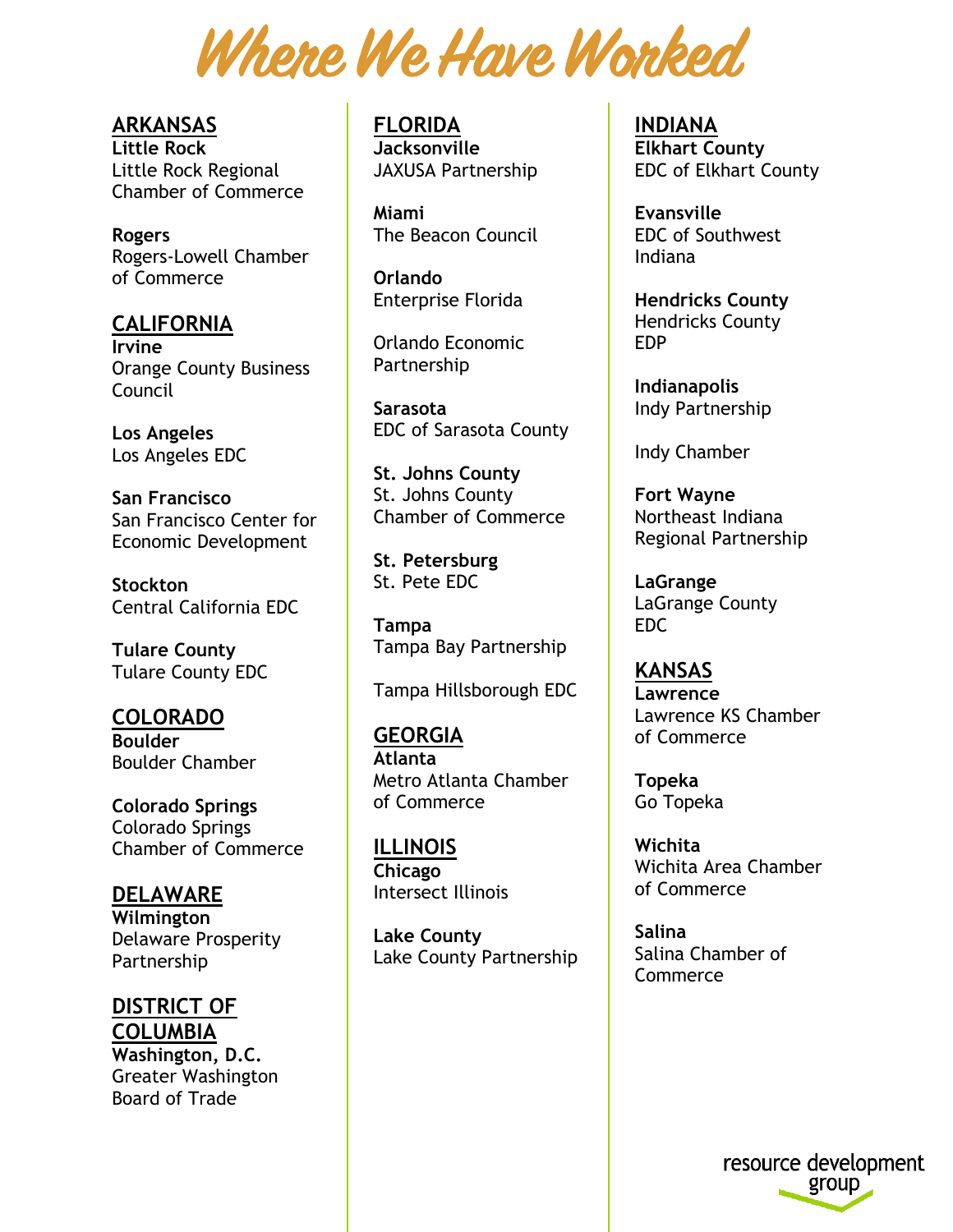**KENTUCKY Lexington**  Commerce Lexington Inc.

**LOUISIANA Baton Rouge**  Baton Rouge Area Chamber

**Monroe** Northeast Louisiana Economic Partnership

**New Orleans** Greater New Orleans, Inc.

**Shreveport** North Louisiana Economic Partnership

Shreveport Economic Development Foundation

**MARYLAND Baltimore** Greater Baltimore Alliance

**Bethesda** Montgomery County EDC

**Columbia** Howard County EDC

**MICHIGAN Clinton County** Clinton County Economic Alliance **Detroit** Detroit Regional Chamber

Detroit Regional Partnership

**Flint** Flint & Genesee Chamber of Commerce

**Jackson** The Enterprise Group of Jackson

**Midland** Midland Business Alliance

**Monroe** Monroe Business Development **Corporation** 

**Mt. Pleasant** Middle Michigan Development **Corporation** 

**Owosso** Shiawassee Regional Chamber of Commerce

**Saginaw**  Saginaw Future

**MINNESOTA Minneapolis-St. Paul** Greater MSP

**Plymouth** TwinWest Chamber of Commerce

**MISSISSIPPI Jackson** The Greater Jackson Chamber Partnership

**MISSOURI Springfield**  Springfield Area Chamber of Commerce

**St. Louis** St. Louis Area Chamber & Growth Association

**NEVADA Las Vegas**  Las Vegas Global Economic Alliance

**NEW JERSEY Newark** Regional Business Partnership

**NEW YORK Albany** Center for Economic Growth

**Buffalo** Invest Buffalo Niagara

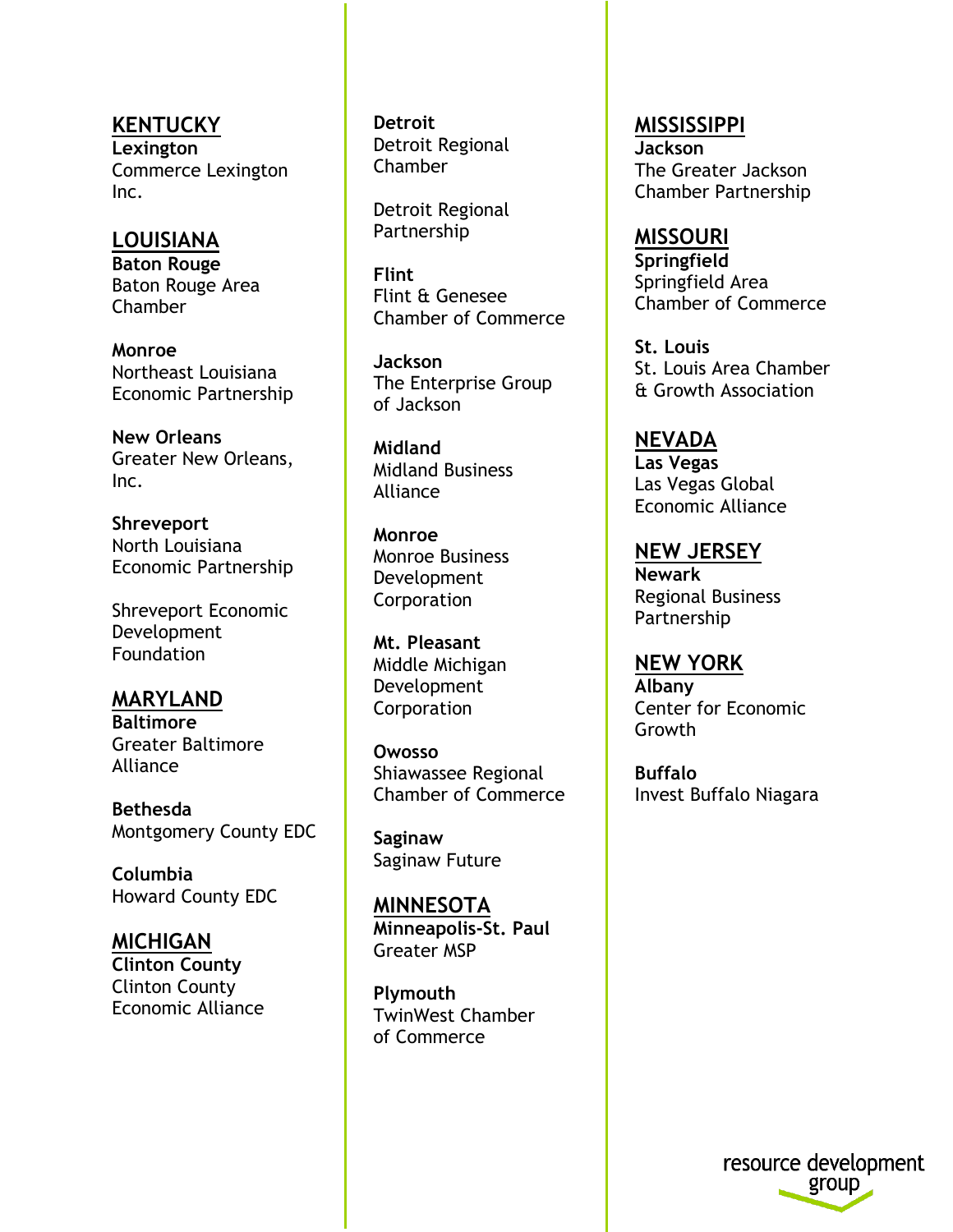**NORTH CAROLINA Albemarle** Stanly County Chamber of Commerce

**Asheville** Asheville Chamber

**Charlotte** Charlotte Regional Business Alliance

**Dobson** Surry County EDP

**Edenton** NC East Alliance

**Greensboro** Greensboro Chamber of Commerce

Piedmont Triad Partnership

**Rocky Mount** Carolinas Gateway Partnership

**Elizabethtown** North Carolinas **Southeast** 

**OHIO Cincinnati** REDI Cincinnati

**Circleville** Pickaway Progress **Partners** 

**Cleveland** Greater Cleveland Partnership

Team NEO

**Columbus** Columbus Area Chamber of Commerce

Columbus Partnership

JobsOhio

Ohio Chamber of Commerce

One Columbus

Rev1 Ventures

**Darke County** Darke County CIC

**Defiance**  Defiance County Economic Development

**Napoleon**  Henry County CIC

**Nelsonville** Appalachia Partnership, Inc.

**Marion**  Marion Can Do!

**Fremont**  Sandusky County EDC

**Preble County**  Preble County Development Partnership

**Toledo**  Regional Growth Partnership

**Union County** Union County Development Partnership

**OKLAHOMA Oklahoma City** Greater Oklahoma City Chamber

**Broken Arrow** Broken Arrow EDC

**Tulsa** Tulsa Metro Chamber

**PENNSYLVANIA Philadelphia** Chamber of Commerce of Greater Philadelphia

**Pittsburgh**  Allegheny Conference on Community Development

**SOUTH CAROLINA Anderson** Anderson Area Chamber

**Charleston** Charleston Metro Chamber

Charleston Regional Development Alliance

Dorchester County Economic Development

**Myrtle Beach** Myrtle Beach Regional EDC

> resource development group